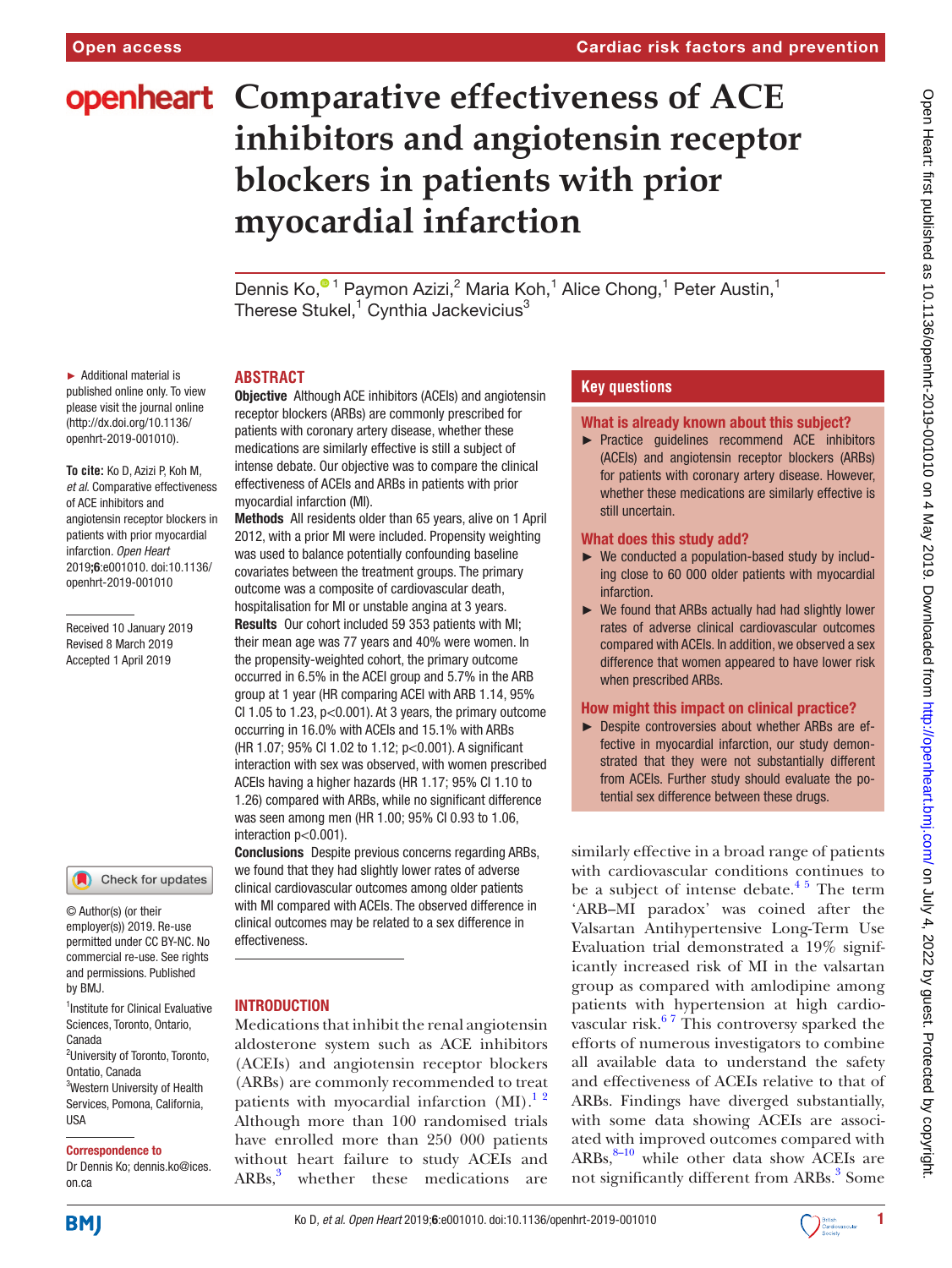studies have even concluded that ARBs are not significantly different compared with placebo.<sup>8 9 11</sup>

One of the difficulties in comparing the safety and effectiveness of ACEIs relative to ARBs is the paucity of head-to-head clinical trials. In fact, only three large trials have directly compared ACEIs and ARBs in patients with coronary artery disease.<sup>12–14</sup> Of these trials, two enrolled patients had acute MI complicated with heart failure,  $^{12}$  <sup>13</sup> and the other enrolled patients were at high risk of vascular events[.14](#page-6-5) Moreover, two of these trials were conducted close to two decades ago. $^{12}$  13 It is difficult to know whether the results of these older trials are still applicable in contemporary clinical practice. Given that ACEIs and ARBs are commonly prescribed in the treatment of patients with cardiovascular disease, we sought to address this gap in knowledge by comparing the realworld effectiveness of ACEIs and ARBs in a large population-based cohort with prior MI using longitudinal linked databases in Ontario, Canada.

#### **METHODS**

#### Design and data sources

We conducted a retrospective cohort study using population-based databases in Ontario, Canada. The Cardiovascular Health in Ambulatory Care Research Team (CANHEART) cohort was created by merging 17 different longitudinal individual-level data sources.<sup>15</sup> The data sources used for this study have been described previously with additional information on our study website ([www.](www.canheart.ca) [canheart.ca](www.canheart.ca)).<sup>15–19</sup> Primary databases that were used for this study include (1) Ontario Health Insurance Plan, a registry of all physician billings in Ontario; (2) Ontario Drug Benefit, a registry of outpatient prescriptions; (3) Registered Persons Database of Ontario, a registry of the demographics of Ontario residents; (4) Canadian Institute for Health Information (CIHI) Discharge Abstract Database, a database used to identify prior cardiac risk factors, comorbidities and hospitalisations; (5) Statistics Canada census data were used for neighbourhood income data; and (6) Office of the Registrar General Deaths database was used to ascertain cause of death. These datasets were linked using unique encoded identifiers and analysed at the Institute for Clinical Evaluative Sciences.

#### Study sample

Ontario residents who were alive on 1 April 2012 (index date), older than 65 years and had a valid health insurance number were eligible for inclusion in the study cohort. Patients who were prescribed an ACEI or an ARB in the 100 days before 1 April 2012 were considered for inclusion. An age limit was used in our study because the Ontario Drug Benefit database includes only prescription drug information for those aged 65 years and above. The cohort was defined as those who had a hospitalisation for MI in the 10 years prior to the index date using International Classification of Disease 10th version codes I21 and I22.

## ACEIs and ARBs

ACEIs and ARBs that were available on the Ontario drug formulary within 100 days of the index date were included in the study. ACEIs included were benazepril, captopril, cilazapril, enalapril, fosinopril, lisinopril, perindopril, quinapril, ramipril and trandolapril. The ARB group included candesartan, eprosartan, irbesartan, losartan, olmesartan, telmisartan and valsartan. Different formulations (eg, enalapril maleate and enalapril sodium) and manufacturers (ie, brand and generic) were grouped together, while intravenous drugs were excluded. Combination drugs were treated as ACEIs or ARBs, depending on the respective formulation.

#### **Outcomes**

The primary outcome of this study was a composite of cardiovascular mortality, hospitalisation for MI and unstable angina at 3 years. We also examined this composite outcome at 1 year. Secondary outcomes included hospitalisation for MI or angina, and hospitalisation for heart failure at 1 and 3 years. Cardiovascular mortality was ascertained by the Office of the Registrar General Deaths database. Hospitalisation for cardiac conditions was ascertained by CIHI discharge abstract database.

#### Statistical analysis

Demographic and clinical characteristics of patients prescribed ACEIs and ARBs were compared using  $\chi^2$ tests for categorical variables and the Wilcoxon rank-sum test for continuous variables. To adjust for potential confounding between the treatment groups, we used the inverse probability of treatment weighting using the propensity score to account for observed systematic differences in baseline covariates between treatment groups.20 21 The propensity score, which was defined as the probability of receiving ACEIs, was estimated using a logistic regression model in which treatment group (ACEI vs ARB) was regressed on the following characteristics related to the likelihood of being prescribed one of the drugs: demographics (age, sex, income, rural residency), timing of MI from index data, cardiac risk factors (hypertension, diabetes, hyperlipidemia), cardiovascular conditions (atrial arrhythmia, cerebrovascular disease, heart failure, peripheral vascular disease, shock) and medical comorbidities (anaemia, cancer, chronic obstructive pulmonary disease, liver disease, peptic ulcer disease, renal disease), cardiac procedures (cardiac catheterisation, percutaneous coronary intervention, coronary arterial bypass grafting) and prior medication (statins, beta blockers, diuretics, clopidogrel, calcium channel blockers, long-acting nitrates, warfarin).

Patients were then weighted by the inverse of the probability of receiving the treatment that they received. $20$ Balance of baseline covariates between the treatment groups in the weighted cohort was assessed by computing weighted standardised differences, with differences of less than 0.1 indicating good balance. $22$  The effect of ACEIs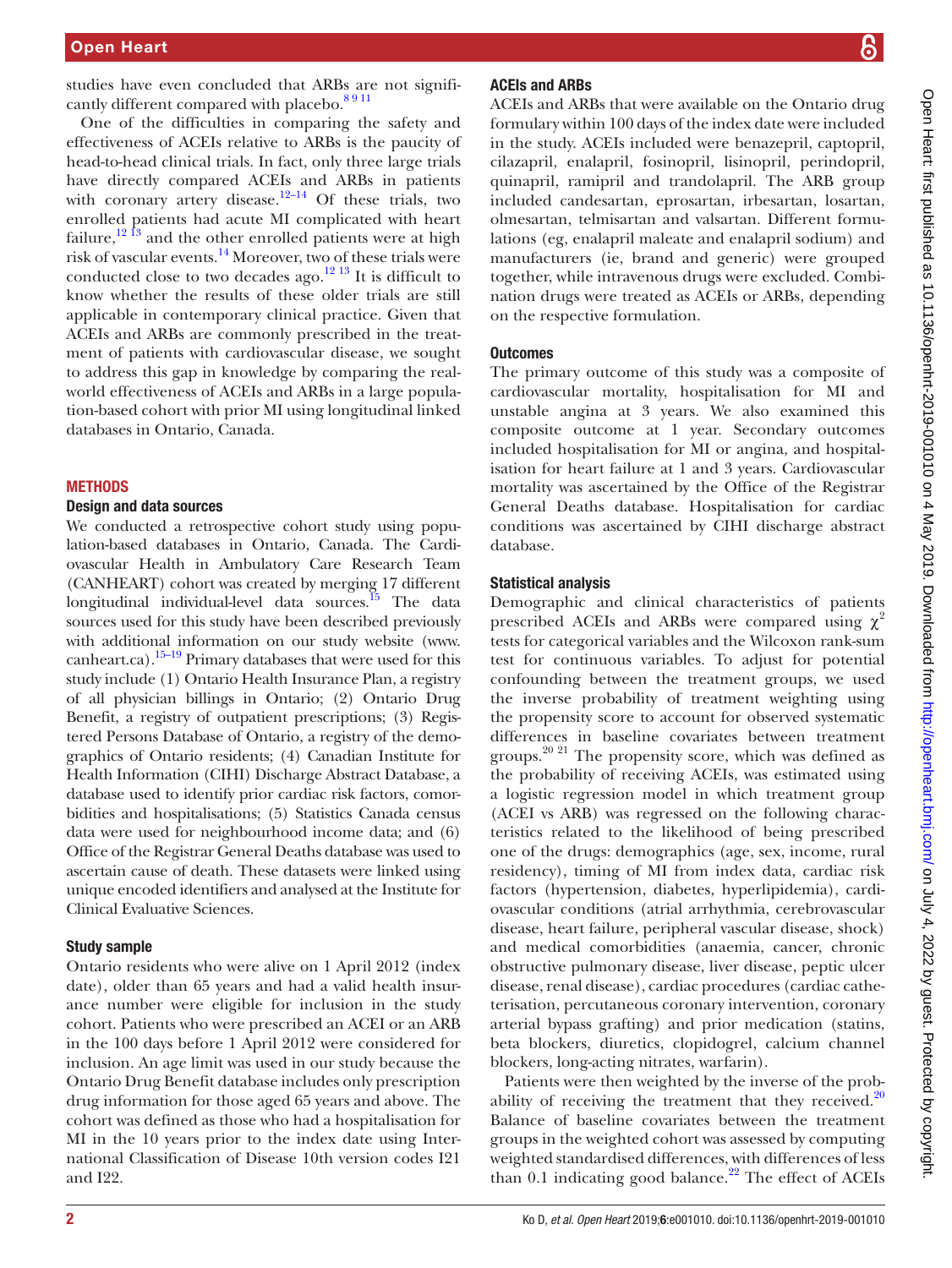

<span id="page-2-0"></span>

on the hazard of clinical outcomes was estimated using a cause-specific proportional hazards model in which the hazard of the outcome was regressed on the receipt of ARBs as the reference. These models accounted for the competing risk of non-cardiovascular death. The inverse probability treatment weights were incorporated and a robust variance estimator was used.[23](#page-6-9) We also compared ACEIs and ARBs in the following predefined subgroups: age  $\langle \langle 75, \rangle 275 \rangle$  years), sex (male, female), prior diabetes, and prior heart failure for the composite outcome of cardiovascular mortality, MI or unstable angina at 3 years. This was achieved by examining the interaction between treatment status and the subgroup variables of interest within the propensity-weighted cohort.

Statistical analyses were conducted using SAS V.9.3 (SAS Institute, Cary, North Carolina, USA). A two-sided p value of <0.05 was considered statistically significant. The use of data in this project was authorised under section 45 of Ontario's Personal Health Information Protection Act, which does not require review by a Research Ethics Board.

#### **RESULTS**

#### Creation of the study cohort

Among the 2 166 144 individuals who were between the ages of 65 and 105 years on 1 April 2012, 90 543 patients had been hospitalised with an MI in the past 10 years ([figure](#page-2-0) 1). After excluding 30 095 patients who were not prescribed an ACEI or an ARB, and 1095 patients who were prescribed both concurrently, our final cohort included 59 353 patients; 42 126 (71.0%) were prescribed an ACEI and 17 227 (29.0%) were prescribed an ARB.

The most commonly prescribed ACEI in our cohort in descending order was ramipril (67.2%), perindopril (21.8%), lisinopril (3.1%), enalapril (2.9%) and

quinapril (1.9%), while the most commonly prescribed ARBs were candesartan (25.6%), valsartan (23.2%), irbesartan (18.9%), telmisartan (17.3%) and losartan (12.4%) ([online supplementary table 1](https://dx.doi.org/10.1136/openhrt-2019-001010)).

## Characteristics before and after propensity weighting

Prior to propensity score weighting, patients prescribed ARBs were slightly older (77.4 years vs 76.9 years), had higher rates of cardiac risk factors, including diabetes (49.2% vs 43.9%), hypertension (94.7% vs 88.6%), dyslipidemia (58.6% vs 55.3%) and renal disease (11.3% vs 8.3%), and higher Charlson score compared with those prescribed ACEIs [\(online supplementary table 2\)](https://dx.doi.org/10.1136/openhrt-2019-001010).

After propensity score weighting, the ACEI and the ARB group were well balanced, with the standardised differences being less than 0.1 for all characteristics [\(table](#page-3-0) 1). In the weighted sample, the mean age was 77, 59.5% of patients were men, 45.6% had diabetes, 90.4% had hypertension, 56.3% had dyslipidemia, 9.3% had renal disease and 26.2% had a history of heart failure. The majority of patients with MI patients were also prescribed statins  $(84.1\%)$  and beta blockers  $(70.3\%)$ .

## Clinical outcomes of ACEIs versus ARBs

At 1 year, the primary outcome of cardiovascular death or hospitalisation for MI or unstable angina occurred in 6.5% of patients in those taking ACEI and 5.7% in those taking ARB (HR 1.14; 95% CI 1.05 to 1.23; p=<0.001) [\(table](#page-4-0) 2). This trend persisted at 3 years, with the primary outcome occurring in 16.0% of those taking ACEI and 15.1% of those taking ARB (HR 1.07; 95% CI 1.02 to 1.12; p=0.008). The corresponding Kaplan-Meier curve is shown in [figure](#page-4-1) 2. The rate of cardiovascular death was significant higher in the ACEI group compared with the ARB group [\(table](#page-4-0) 2). At 1 year, cardiovascular death was 3.7% in the ACEI group and 2.8% in the ARB group (HR 1.31; 95% CI 1.18 to 1.45; p<0.001). At 3 years, cardiovascular death occurred in 9.9% of the ACEI group and in 8.6% of the ARB group (HR 1.16; 95% CI 1.09 to 1.23; p<0.001). We also observed lower all-cause mortality in the ARB group at 6.6% at 1 year (vs 8.2% in the ACEI group) and at 3 years (20.0% in the ARB group vs 22.4% in the ACEI group). There was no significant difference observed in hospitalisation for MI or angina, or heart failure at 1 or 3 years.

## Subgroup analyses

We performed subgroup analyses to investigate the potential difference in clinical outcomes between ACEIs and ARBs among predefined subgroups ([table](#page-5-1) 3). Subgroup analyses based on age, diabetes status and prior heart failure did not show any significant interaction. In contrast, a significant sex difference was observed in which women had a higher HR associated with ACEIs  $(1.17; 95\% \text{ CI } 1.10 \text{ to } 1.26)$ , while there was no significant difference between the treatment groups among men (HR 1.00; 95% CI 0.93 to 1.06, p<0.001 for interaction). To explore this potential discrepancy, we further explored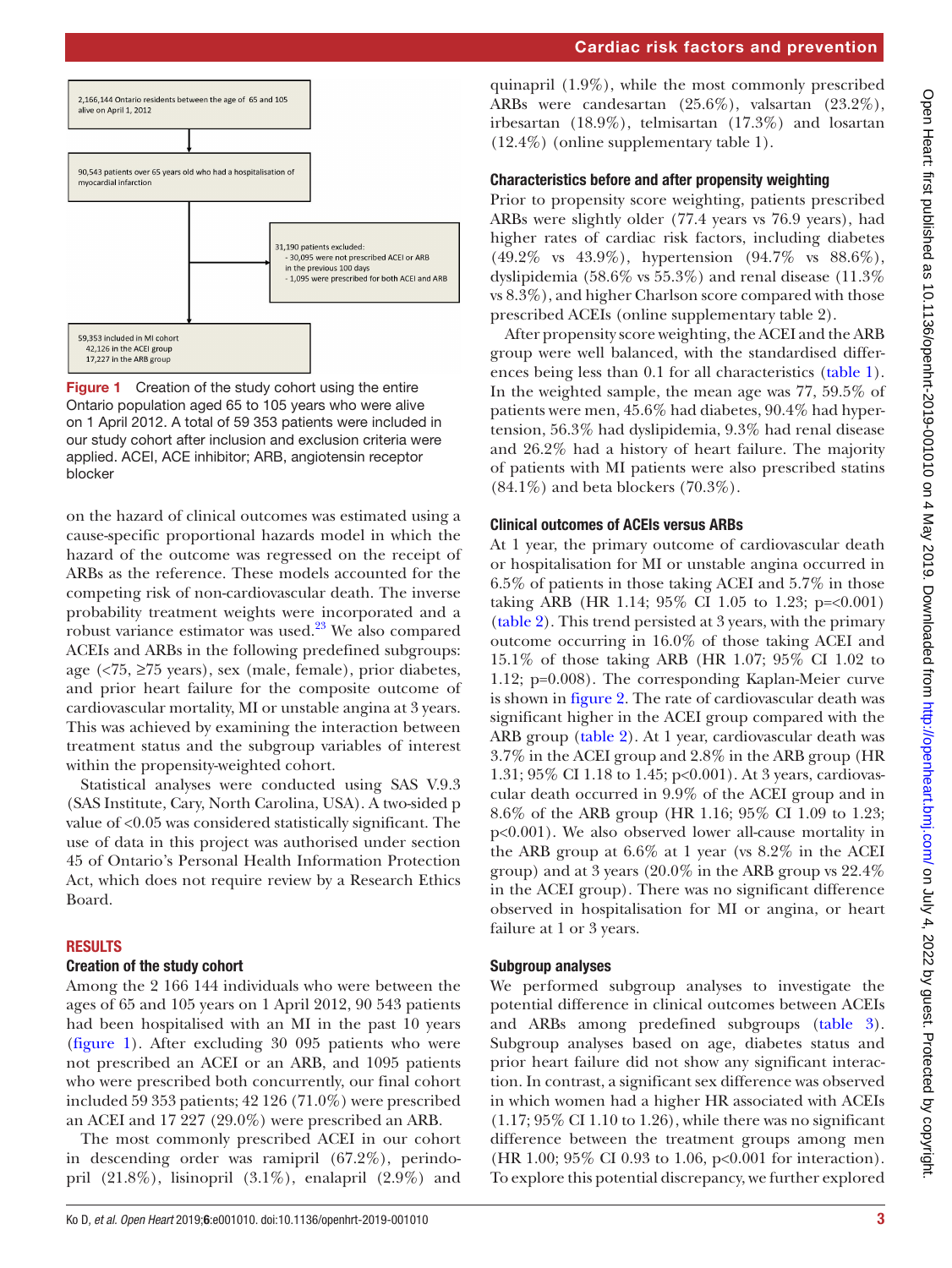<span id="page-3-0"></span>

| Table 1<br>Baseline characteristics after propensity score<br>weighting |                        |                       |                                   |  |  |  |
|-------------------------------------------------------------------------|------------------------|-----------------------|-----------------------------------|--|--|--|
| <b>Characteristics</b>                                                  | <b>ACEIs</b><br>$(\%)$ | <b>ARBs</b><br>$(\%)$ | <b>Standardised</b><br>difference |  |  |  |
| Age (years), mean±SD                                                    | $77.0 \pm 9.5$         | $77.1 \pm 14.3$       | 0.008                             |  |  |  |
| Men                                                                     | 59.6                   | 59.5                  | 0.002                             |  |  |  |
| <b>Rural resident</b>                                                   | 15.7                   | 15.7                  | 0.001                             |  |  |  |
| Timing of MI in months,<br>$mean + SD$                                  | $53.7 + 42.5$          | $54.0 \pm 65.0$       | 0.008                             |  |  |  |
| Cardiovascular<br>comorbidities                                         |                        |                       |                                   |  |  |  |
| Chronic ischaemic<br>heart disease                                      | 82.5                   | 82.1                  | 0.011                             |  |  |  |
| Angina                                                                  | 24.6                   | 26.2                  | 0.037                             |  |  |  |
| Atrial fibrillation/flutter                                             | 22.2                   | 22.4                  | 0.005                             |  |  |  |
| <b>Diabetes</b>                                                         | 45.5                   | 45.6                  | 0.003                             |  |  |  |
| <b>Heart failure</b>                                                    | 26.1                   | 26.5                  | 0.008                             |  |  |  |
| Hypertension                                                            | 90.4                   | 90.4                  | 0.001                             |  |  |  |
| Dyslipidemia                                                            | 56.3                   | 56.2                  | 0.001                             |  |  |  |
| Peripheral vascular<br>disease                                          | 7.1                    | 7.2                   | 0.002                             |  |  |  |
| Cerebrovascular<br>disease                                              | 9.4                    | 9.4                   | < 0.001                           |  |  |  |
| Stroke/transient<br>ischaemic attack                                    | 7.7                    | 7.7                   | < 0.001                           |  |  |  |
| Shock                                                                   | 5.0                    | 4.9                   | 0.002                             |  |  |  |
| <b>Medical comorbidities</b>                                            |                        |                       |                                   |  |  |  |
| Renal disease                                                           | 9.2                    | 9.3                   | 0.004                             |  |  |  |
| Cancer                                                                  | 11.1                   | 11.1                  | 0.001                             |  |  |  |
| Chronic obstructive<br>pulmonary disease                                | 13.3                   | 13.3                  | < 0.001                           |  |  |  |
| Liver disease                                                           | 1.0                    | 1.0                   | < 0.001                           |  |  |  |
| Peptic ulcer disease                                                    | 4.0                    | 4.0                   | 0.001                             |  |  |  |
| Anaemia/blood disease 22.1                                              |                        | 22.4                  | 0.006                             |  |  |  |
| Charlson score, mean $\pm$ SD 2.9 $\pm$ 2.4                             |                        | $2.9 + 3.6$           | 0.006                             |  |  |  |
| Prior cardiac invasive<br>procedures                                    |                        |                       |                                   |  |  |  |
| Percutaneous coronary<br>intervention                                   | 46.8                   | 46.5                  | 0.006                             |  |  |  |
| Coronary artery bypass<br>grafting                                      | 20.4                   | 20.5                  | 0.002                             |  |  |  |
| Coronary<br>catheterisation                                             | 80.7                   | 80.4                  | 0.005                             |  |  |  |
| <b>Medication use</b>                                                   |                        |                       |                                   |  |  |  |
| <b>Statins</b>                                                          | 84.0                   | 84.1                  | 0.001                             |  |  |  |
| <b>Beta blocker</b>                                                     | 70.3                   | 70.3                  | 0.001                             |  |  |  |
| <b>Diuretics</b>                                                        | 43.8                   | 43.8                  | < 0.001                           |  |  |  |
| Clopidogrel                                                             | 31.4                   | 31.1                  | 0.006                             |  |  |  |
| Calcium channel<br>blockers                                             | 30.5                   | 30.5                  | < 0.001                           |  |  |  |

Continued

ACEI, ACE inhibitor; ARB, angiotensin receptor blocker; MI, myocardial infarction.

Spiroloactone 5.2 4.5 0.030

potential difference in dosages and medication adherence by sex. The median dosage of ramipril in women was 5 mg, while the median dosage was 7.5 mg in men. In contrast, median dose of ARBs was identical between men and women. Women appeared to have higher adherence for ARBs than ACEIs. The proportional days covered for ACEI was 74.9% in women and 77.4% in men, and 76.8% for ARB in women and 75.9% in men.

## **DISCUSSION**

Using a population-based level big data cohort in Ontario, Canada, we performed a comprehensive evaluation comparing the clinical outcomes of ACEIs versus ARBs in patients with prior MI. Despite the concern of an ARB–MI paradox and that it may not be effective in coronary artery disease, we found that ARBs were actually associated with slightly lower rates of cardiovascular death as compared with patients treated with ACEI. Heterogeneity in the treatment effects was seen in that women had a significantly lower risk of events when prescribed ARBs compared with ACEIs, while there was no difference in the primary outcome between ACEI and ARB groups for men. Our findings should help alleviate concerns regarding the potential harmful effects associated with ARBs.

It has been widely believed that ACEIs are more effective than ARBs in a broad range of patients with cardiovascular diseases.<sup>58</sup> Practice guidelines have consistently recommended using ARBs only when patients are not able to tolerate the side effects associated with  $ACEIs.<sup>12</sup> Recently,$ Messerli and colleagues has challenged this conventional wisdom.<sup>[4](#page-6-1)</sup> They pointed out that the relatively efficacy of ACEIs and ARBs was mainly derived from comparisons of trials that compared ACEIs versus placebo, and ARBs versus placebo.<sup>[4](#page-6-1)</sup> Given the fact that trials of ACEIs were conducted almost a decade before ARBs, the enrolled patients were rarely treated with statin therapy or other optimal medical therapy, and had almost twice the event rates of patients enrolled in trials of ARBs. As a result, it is very plausible that the temporal discrepancy in ACEI and ARB trials may explain why ACEIs have previously been shown to have larger benefits as compared with ARBs.<sup>34</sup>

## Prior studies of ACEI versus ARBs in MI

Indeed, the three landmark trials that performed head-tohead comparisons between ACEIs and ARBs—Valsartan in Acute Myocardial Infarction (VALIANT), Optimal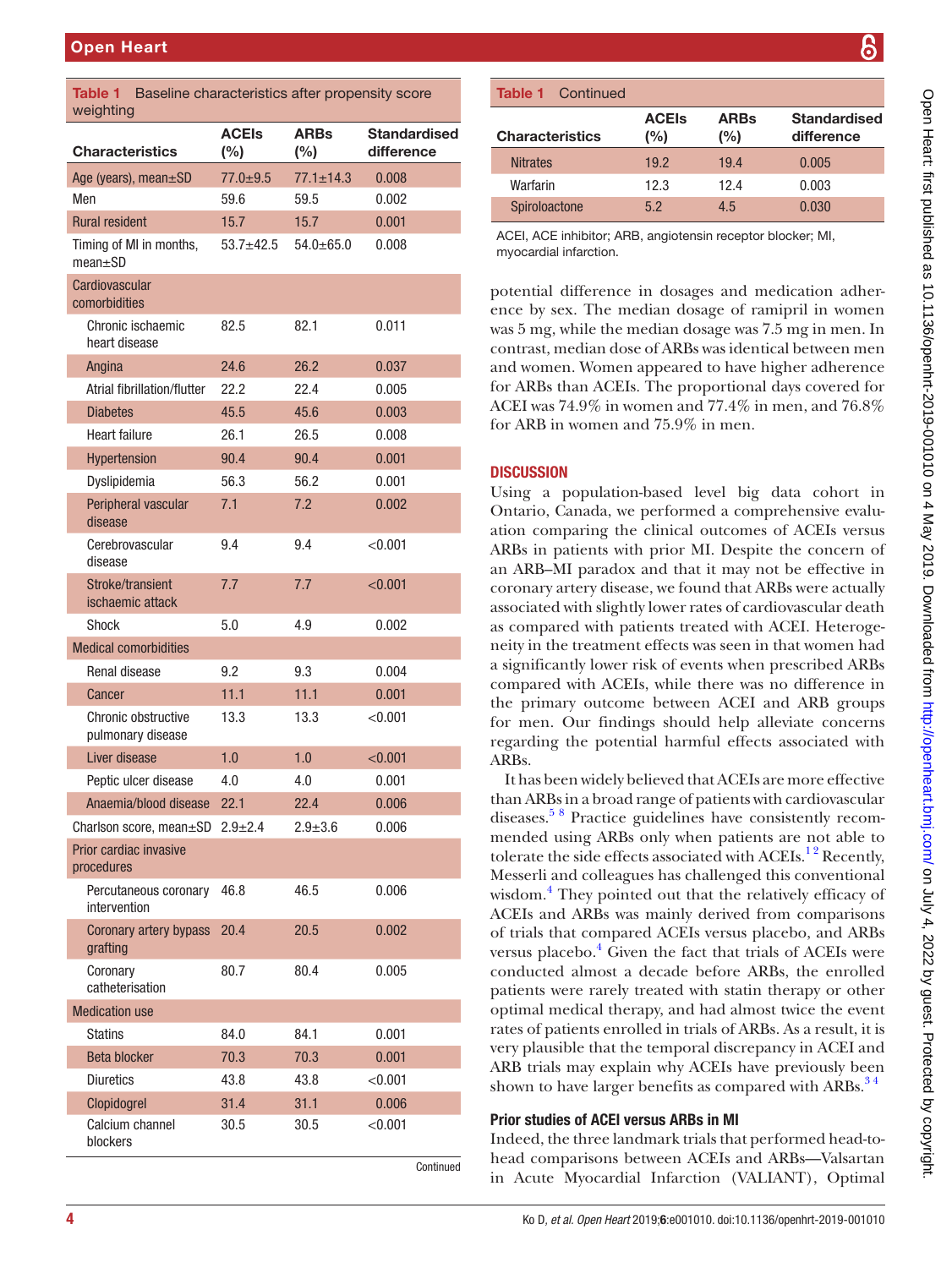<span id="page-4-0"></span>

| Outcomes in the ACEI and ARB group<br>Table 2 |               |              |                      |             |        |                     |  |  |
|-----------------------------------------------|---------------|--------------|----------------------|-------------|--------|---------------------|--|--|
|                                               | ACEI rate (%) | ARB rate (%) | ARB rate (%)         | Forest plot |        | P value             |  |  |
| 1-year follow-up                              |               |              |                      |             |        |                     |  |  |
| CV death                                      | 3.7           | 2.8          | $1.31(1.18 - 1.45)$  |             |        | < 0.001             |  |  |
| CV death/hospitalisation for MI or angina     | 6.5           | 5.7          | $1.14(1.05 - 1.23)$  |             |        | < 0.001             |  |  |
| Hospitalisation for MI or angina              | 3.4           | 3.4          | $1.01(0.92 - 1.12)$  |             |        | 0.791               |  |  |
| Hospitalisation for heart failure             | 3.3           | 3.2          | $1.03(0.93 - 1.14)$  |             |        | 0.541               |  |  |
| 3-year follow-up                              |               |              |                      |             |        |                     |  |  |
| CV death                                      | 9.9           | 8.6          | $1.16(1.09 - 1.23)$  |             |        | < 0.001             |  |  |
| CV death/hospitalisation for MI or angina     | 16.0          | 15.1         | $1.07(1.02 - 1.12)$  |             |        | 0.008               |  |  |
| Hospitalisation for MI or angina              | 8.1           | 8.3          | $0.98(0.92 - 1.05)$  |             |        | 0.552               |  |  |
| Hospitalisation for heart failure             | 8.2           | 8.2          | $1.00(0.94 - 1.07)$  |             |        | 0.984               |  |  |
|                                               |               |              |                      |             |        |                     |  |  |
|                                               |               |              |                      | 0.5         | $1$ HR | 1.5                 |  |  |
|                                               |               |              | <b>Favours ACEIS</b> |             |        | <b>Favours ARBs</b> |  |  |

Higher HR indicates better outcomes associated with ARBs.

ACEI, ACE inhibitor; ARB, angiotensin receptor blocker; CV, cardiovascular; MI, myocardial infarction.

Trial in Myocardial Infarction with the Angiotensin II Antagonist Losartan (OPTIMAAL), and ongoing Telmisartan Alone and in Combination with Ramipril Global Endpoint Trial (ONTARGET)—all showed no significant outcome difference between patients prescribed ACEIs and ARBs[.12–14](#page-6-4) While findings from our study may appear be at odds with these trials, patients included in our study differed substantially from prior trials. First, the mean age of our cohort was more than 10 years older than these clinical trials and we had significantly higher proportion of women at 40% as compared with these three trials that ranged from 27% to 32%. Second, we included patients who had prior MI in the past 10 years while VALIANT and OPTIMAAL were trials of acute MI with heart failure. Finally, the use of statins has substantially increased where



<span id="page-4-1"></span>Figure 2 Kaplan-Meier curve of the primary outcome in patients prescribed ACE inhibitor (ACEI) and angiotensin receptor blocker (ARB). Y-axis shows event rate rates and x-axis shows time in days after assembling the study cohort. Blue line depicts event rates for ACEI and red line depicts event rates for ARBs.

we observed 84% prescription in our cohort; the OPTI-MAAL trial reported only about 30% were prescribed statins.<sup>[12](#page-6-4)</sup>

An emerging number of observational studies have suggested that outcomes of patients treated with ARBs may have better outcomes compared with ACEIs.<sup>24-26</sup> Using the Reduction of atherothrombosis for Continued Health registry, Potier and colleagues performed an analysis including 40 625 patients who were at high cardiovascular risk and found a 10% reduction in the risk of a composite of cardiovascular mortality, MI, stroke or hospitalisation with ARB compared with ACEI at 4 years[.26](#page-6-12) Similarly, Padwal *et al* evaluated 87 772 diabetic patients without prior MI using a large US claims database and found that ARBs were associated with a 10% reduction in all-cause mortality and all-cause hospitalisation[.25](#page-6-13) A smaller study from Korea also demonstrated that ARBs may be associated with improved clinical outcomes in patients with MI without heart failure or ventricular dysfunction[.24](#page-6-11) By focusing on patients with prior MI, our study adds to the contemporary literature to suggest potential benefits associated with ARBs as compared with ACEIs.

## Sex difference of ACEI and ARB

We are unaware of any studies that have evaluated the potential sex difference between ACEIs and ARBs among patients with coronary artery disease. An observational study that evaluated sex difference between ACEIs and ARBs in patients with heart failure also found that women had significant survival improvement with ARBs, but not in men. $27$  In our study, we found that women were prescribed lower dose of ramipril relative to men. Second, we also found that women have greater adherence to ARBs as compared with ACEs. Others have postulated that women have greater response in blood pressure reduction in ARBs as a potential mechanism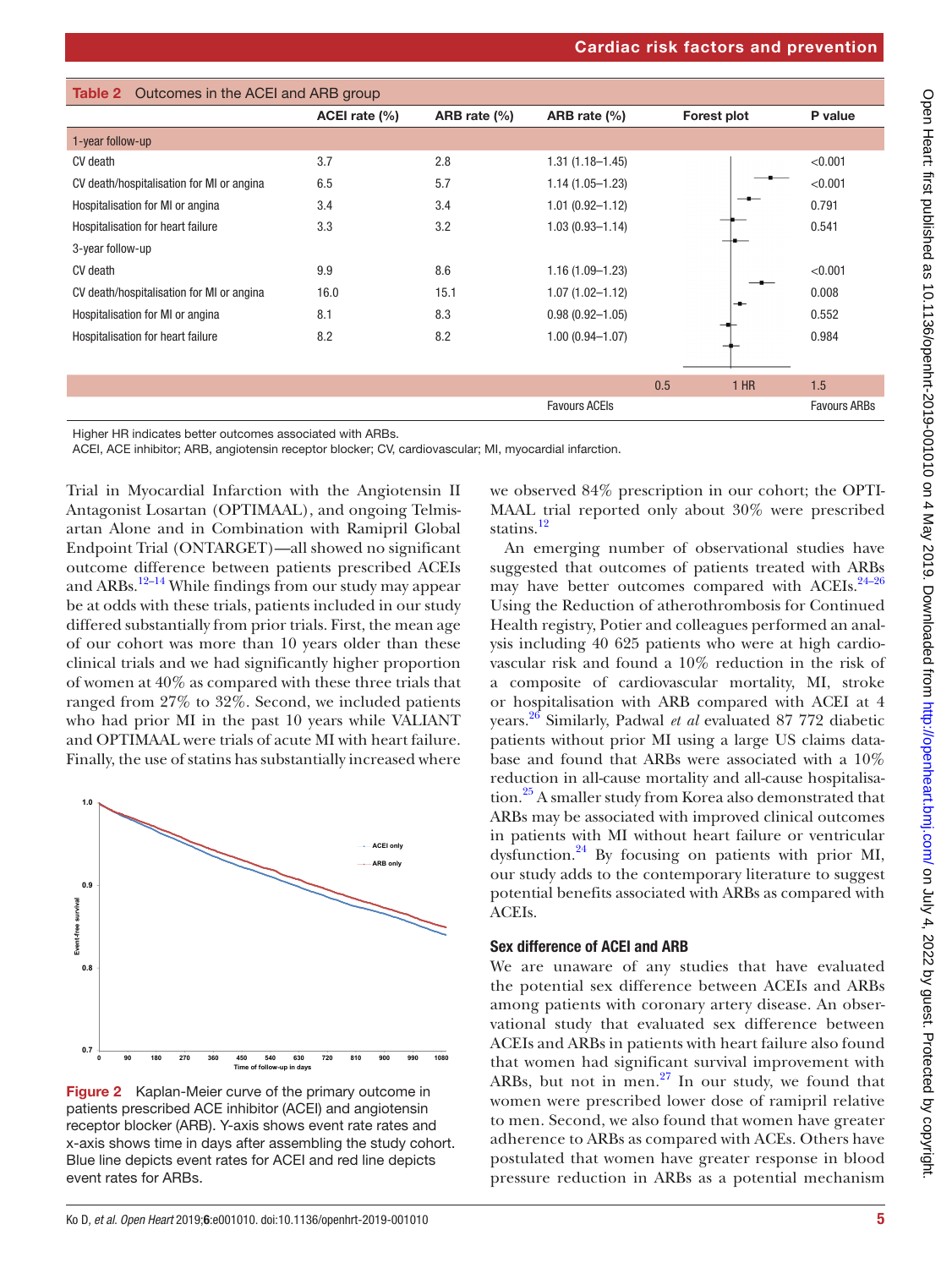<span id="page-5-1"></span>

| Clinical outcomes at 3 years in the ACEI and ARB group in prespecified subgroups*<br>Table 3 |                             |                               |                                |                     |  |  |  |
|----------------------------------------------------------------------------------------------|-----------------------------|-------------------------------|--------------------------------|---------------------|--|--|--|
|                                                                                              | <b>ACEI rate % (95% CI)</b> | <b>ARB rate % (95% CI)</b>    | <b>HR (95% CI)+</b>            | Interaction p value |  |  |  |
| Age (years)                                                                                  |                             |                               |                                |                     |  |  |  |
| < 75                                                                                         | 10.3 (9.8 to 10.7)          | 10.1 $(9.4 \text{ to } 10.8)$ | 1.02 $(0.93 \text{ to } 1.12)$ | 0.155               |  |  |  |
| $\geq$ 75                                                                                    | 20.4 (19.9 to 20.9)         | 18.8 (18.0 to 19.6)           | 1.10 $(1.04 \text{ to } 1.17)$ |                     |  |  |  |
| <b>Sex</b>                                                                                   |                             |                               |                                |                     |  |  |  |
| Female                                                                                       | 18.0 (17.4 to 18.6)         | 15.6 (14.7 to 16.5)           | $1.17(1.10 \text{ to } 1.26)$  | < 0.001             |  |  |  |
| Male                                                                                         | 14.6 (14.1 to 15.0)         | 14.7 (14.0 to 15.4)           | $1.00$ (0.93 to $1.06$ )       |                     |  |  |  |
| <b>Prior diabetes</b>                                                                        |                             |                               |                                |                     |  |  |  |
| Yes                                                                                          | 18.9 (18.4 to 19.5)         | 18.1 (17.2 to 19.0)           | $1.05(0.99 \text{ to } 1.12)$  | 0.576               |  |  |  |
| No                                                                                           | 13.5 (13.0 to 14.0)         | 12.6 (11.9 to 13.3)           | 1.08(1.01 to 1.17)             |                     |  |  |  |
| Prior heart failure                                                                          |                             |                               |                                |                     |  |  |  |
| Yes                                                                                          | 28.7 (27.8 to 29.6)         | 26.4 (25.1 to 27.8)           | 1.12 $(1.04 \text{ to } 1.20)$ | 0.209               |  |  |  |
| No                                                                                           | 11.7 (11.4 to 12.1)         | 11.2 (10.7 to 11.8)           | 1.05 (0.98 to 1.12)            |                     |  |  |  |
|                                                                                              |                             |                               |                                |                     |  |  |  |

\*Primary outcome defined as cardiovascular death, rehospitalisation for myocardial infarction and unstable angina.

†ARB inhibitor was the reference group.

ACEI, ACE inhibitor; ARB, angiotensin receptor blocker.

of sex difference, and there is a diminishing effect of ACEI in women over time.<sup>[28](#page-6-15)</sup> However, since this was an incidental finding, we are cautious with respect to its interpretation and suggest future study for additional investigations.

### Study limitations

Several potential limitations of our study merit consideration. First, despite the availability of a large amount of clinical detail and using sophisticated propensity weighting, it is still possible that the difference we observed between the treatment groups was a result of selection bias. However, the influence of selection bias is likely to be greater in studies comparing an active intervention with no treatment than in studies like ours that compared two active interventions with similar indications. Furthermore, in our study, patients prescribed ARBs were sicker prior to propensity weighting, as they were older and had more comorbidity, indicating that ARBs were not selectively prescribed to lower-risk patients with MI. Second, we did not have information regarding whether patients were prescribed ARBs because of side effects associated with ACEIs and whether they were prescribed as firstline therapy. Therefore, our study should not be interpreted as advocating ARBs should be a first-line therapy in patients with MI. Third, due to the number of formulations of ACEIs and ARBs on the market, we combined medications into two groups so that we can perform our analyses. Our finding may not be applicable to all jurisdictions if the composition of these medications is vastly different. Finally, our study only included patients over 65 years of age because of the unavailability of prescription information on younger patients. Further studies are needed to examine whether similar results are seen among younger patients.

## **CONCLUSIONS**

Although many are still concerned with an ARB–MI paradox, our study of close to 60 000 patients with MI should serve as reassurance that ARBs are not associated with adverse outcomes compared with ACEIs. Potential benefits of ARBs as compared with ACEIs in older women with MI should be further evaluated.

Acknowledgements This study was supported by the ICES, which is funded by an annual grant from the Ontario Ministry of Health and Long-Term Care (MOHLTC).

Contributors All authors contributed substantially to the manuscript, drafted the article or revised it critically for important intellectual content and gave final approval for the submission.

Funding This study was funded by a grant (G-14-0005977) from the Heart and Stroke Foundation (HSF) of Canada and a Foundation grant (FDN-154333) from the Canadian Institutes of Health Research.

**Disclaimer** The opinions, results and conclusions reported in this article are those of the authors and are independent from the funding sources. No endorsement by ICES or the MOHLTC is intended or should be inferred. Parts of this material are based on data and information compiled and provided by CIHI. The analyses, conclusions, opinions and statements expressed herein are those of the authors and not necessarily those of CIHI.

Competing interests None declared.

Patient consent for publication Not required.

Provenance and peer review Not commissioned; externally peer reviewed.

Data sharing statement Data may be obtained from a third party and are not publicly available.

Open access This is an open access article distributed in accordance with the Creative Commons Attribution Non Commercial (CC BY-NC 4.0) license, which permits others to distribute, remix, adapt, build upon this work non-commercially, and license their derivative works on different terms, provided the original work is properly cited, appropriate credit is given, any changes made indicated, and the use is non-commercial. See: [http://creativecommons.org/licenses/by-nc/4.0/.](http://creativecommons.org/licenses/by-nc/4.0/)

## **References**

<span id="page-5-0"></span>1. O'Gara PT, Kushner FG, Ascheim DD, *et al*. 2013 ACCF/AHA guideline for the management of ST-elevation myocardial infarction: a report of the American College of Cardiology Foundation/American